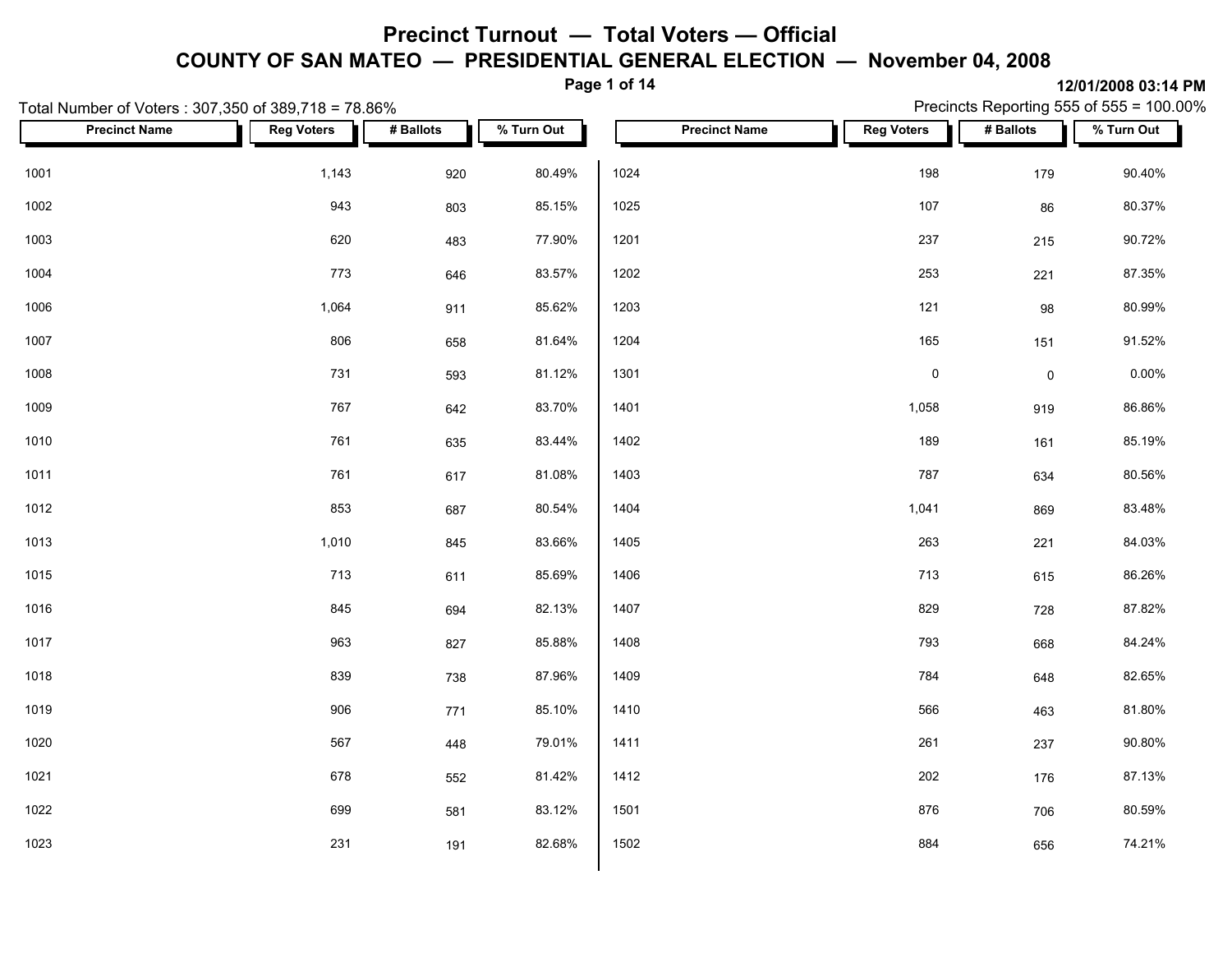**Page 2 of 14**

|      | Total Number of Voters: 307,350 of 389,718 = 78.86% |                   |           |            |      |                      | Precincts Reporting 555 of 555 = 100.00% |           |            |  |  |
|------|-----------------------------------------------------|-------------------|-----------|------------|------|----------------------|------------------------------------------|-----------|------------|--|--|
|      | <b>Precinct Name</b>                                | <b>Reg Voters</b> | # Ballots | % Turn Out |      | <b>Precinct Name</b> | <b>Reg Voters</b>                        | # Ballots | % Turn Out |  |  |
| 1503 |                                                     | 254               | 208       | 81.89%     | 1613 |                      | 1,201                                    | 922       | 76.77%     |  |  |
| 1504 |                                                     | 1,599             | 1,303     | 81.49%     | 1614 |                      | 1,113                                    | 887       | 79.69%     |  |  |
| 1506 |                                                     | 971               | 802       | 82.60%     | 1617 |                      | 1,781                                    | 1,521     | 85.40%     |  |  |
| 1507 |                                                     | 868               | 751       | 86.52%     | 1619 |                      | 658                                      | 577       | 87.69%     |  |  |
| 1508 |                                                     | 1,004             | 822       | 81.87%     | 1620 |                      | 728                                      | 609       | 83.65%     |  |  |
| 1509 |                                                     | 939               | 750       | 79.87%     | 1621 |                      | 826                                      | 654       | 79.18%     |  |  |
| 1510 |                                                     | 799               | 640       | 80.10%     | 1622 |                      | 1,109                                    | 858       | 77.37%     |  |  |
| 1511 |                                                     | 721               | 572       | 79.33%     | 1623 |                      | 277                                      | 213       | 76.90%     |  |  |
| 1512 |                                                     | 1,102             | 921       | 83.58%     | 1624 |                      | 794                                      | 625       | 78.72%     |  |  |
| 1514 |                                                     | 940               | 806       | 85.74%     | 1625 |                      | 754                                      | 570       | 75.60%     |  |  |
| 1515 |                                                     | 1,047             | 873       | 83.38%     | 1626 |                      | 907                                      | 726       | 80.04%     |  |  |
| 1601 |                                                     | 1,184             | 897       | 75.76%     | 1627 |                      | 256                                      | 197       | 76.95%     |  |  |
| 1602 |                                                     | 171               | 103       | 60.23%     | 1628 |                      | 901                                      | 704       | 78.14%     |  |  |
| 1603 |                                                     | 1,035             | 770       | 74.40%     | 1629 |                      | 175                                      | 134       | 76.57%     |  |  |
| 1604 |                                                     | 958               | 691       | 72.13%     | 1630 |                      | 189                                      | 153       | 80.95%     |  |  |
| 1605 |                                                     | 1,014             | 731       | 72.09%     | 1631 |                      | 103                                      | 93        | 90.29%     |  |  |
| 1606 |                                                     | 958               | 794       | 82.88%     | 1632 |                      | 143                                      | 120       | 83.92%     |  |  |
| 1607 |                                                     | 822               | 658       | 80.05%     | 1633 |                      | 112                                      | 79        | 70.54%     |  |  |
| 1608 |                                                     | 1,074             | 869       | 80.91%     | 1701 |                      | 644                                      | 546       | 84.78%     |  |  |
| 1610 |                                                     | 934               | 766       | 82.01%     | 1702 |                      | 650                                      | 561       | 86.31%     |  |  |
| 1612 |                                                     | 1,032             | 851       | 82.46%     | 1703 |                      | 844                                      | 716       | 84.83%     |  |  |
|      |                                                     |                   |           |            |      |                      |                                          |           |            |  |  |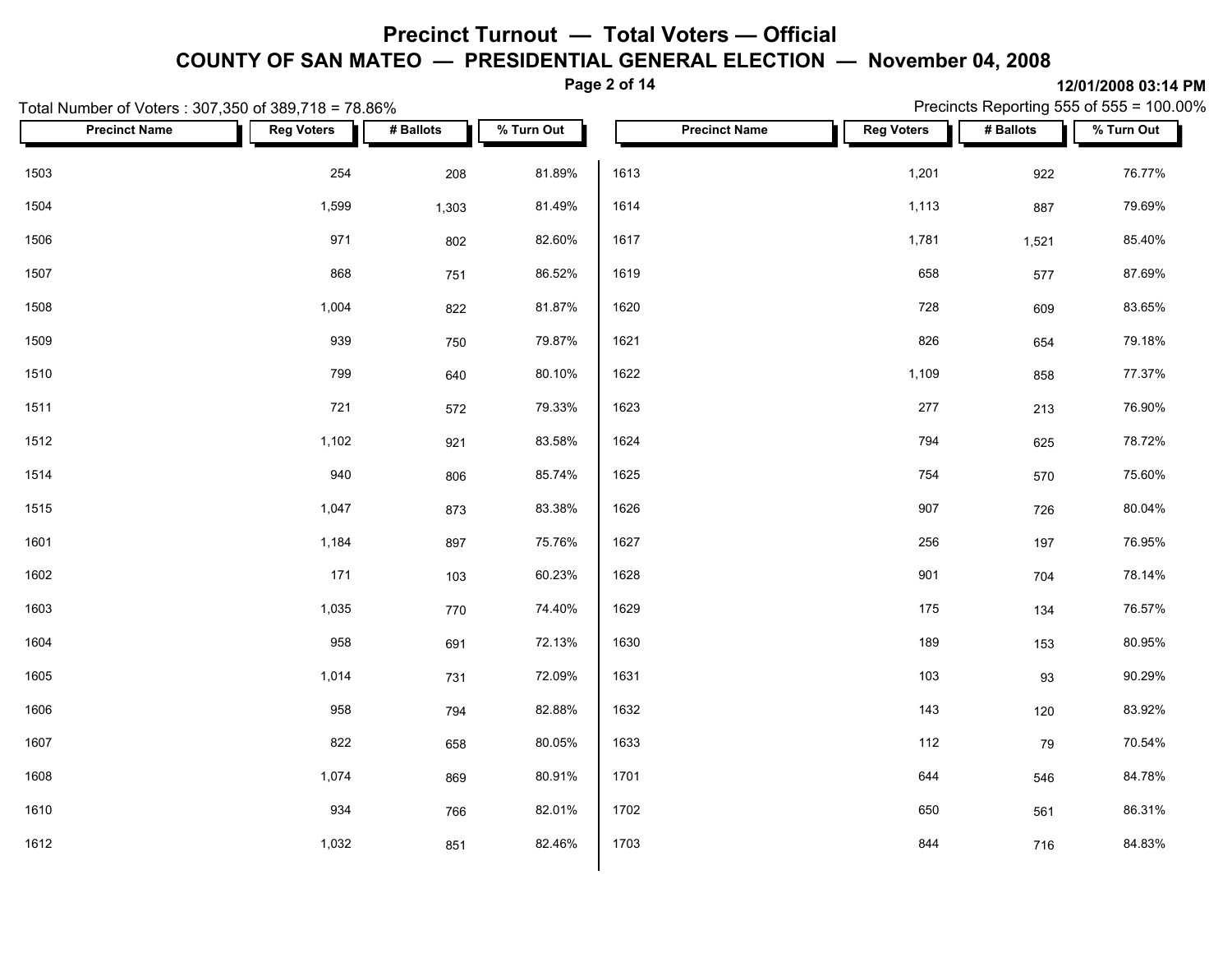**Page 3 of 14**

Precincts Reporting 555 of 555 = 100.00%

|      | Total Number of Voters: 307,350 of 389,718 = 78.86% |                   |             |            |      |                      |  | Precincts Reporting 555 of 555 = 100.00% |           |            |  |  |
|------|-----------------------------------------------------|-------------------|-------------|------------|------|----------------------|--|------------------------------------------|-----------|------------|--|--|
|      | <b>Precinct Name</b>                                | <b>Reg Voters</b> | # Ballots   | % Turn Out |      | <b>Precinct Name</b> |  | <b>Reg Voters</b>                        | # Ballots | % Turn Out |  |  |
| 1704 |                                                     | 706               | 612         | 86.69%     | 1943 |                      |  | 248                                      | 211       | 85.08%     |  |  |
| 1705 |                                                     | $\overline{4}$    | $\mathsf 0$ | 0.00%      | 1944 |                      |  | 145                                      | 130       | 89.66%     |  |  |
| 1801 |                                                     | 698               | 532         | 76.22%     | 1945 |                      |  | 244                                      | 222       | 90.98%     |  |  |
| 1802 |                                                     | 690               | 547         | 79.28%     | 1946 |                      |  | 248                                      | 213       | 85.89%     |  |  |
| 1803 |                                                     | 976               | 675         | 69.16%     | 1947 |                      |  | 213                                      | 193       | 90.61%     |  |  |
| 1804 |                                                     | 740               | 585         | 79.05%     | 1948 |                      |  | 172                                      | 157       | 91.28%     |  |  |
| 1805 |                                                     | 843               | 589         | 69.87%     | 1949 |                      |  | 159                                      | 148       | 93.08%     |  |  |
| 1806 |                                                     | 953               | 719         | 75.45%     | 1970 |                      |  | 720                                      | 636       | 88.33%     |  |  |
| 1807 |                                                     | 717               | 590         | 82.29%     | 2101 |                      |  | 544                                      | 446       | 81.99%     |  |  |
| 1808 |                                                     | 751               | 589         | 78.43%     | 2102 |                      |  | 783                                      | 597       | 76.25%     |  |  |
| 1809 |                                                     | 1,134             | 842         | 74.25%     | 2103 |                      |  | 879                                      | 671       | 76.34%     |  |  |
| 1810 |                                                     | 796               | 542         | 68.09%     | 2104 |                      |  | 768                                      | 598       | 77.86%     |  |  |
| 1811 |                                                     | 1,082             | 744         | 68.76%     | 2105 |                      |  | 750                                      | 601       | 80.13%     |  |  |
| 1812 |                                                     | 733               | 521         | 71.08%     | 2106 |                      |  | 745                                      | 639       | 85.77%     |  |  |
| 1813 |                                                     | 942               | 608         | 64.54%     | 2107 |                      |  | 757                                      | 655       | 86.53%     |  |  |
| 1814 |                                                     | 1,052             | 656         | 62.36%     | 2108 |                      |  | 672                                      | 553       | 82.29%     |  |  |
| 1815 |                                                     | 756               | 521         | 68.92%     | 2109 |                      |  | 811                                      | 652       | 80.39%     |  |  |
| 1816 |                                                     | 862               | 652         | 75.64%     | 2110 |                      |  | 750                                      | 655       | 87.33%     |  |  |
| 1817 |                                                     | 133               | 103         | 77.44%     | 2111 |                      |  | 805                                      | 700       | 86.96%     |  |  |
| 1941 |                                                     | 245               | 228         | 93.06%     | 2112 |                      |  | 838                                      | 726       | 86.63%     |  |  |
| 1942 |                                                     | 246               | 213         | 86.59%     | 2113 |                      |  | 821                                      | 711       | 86.60%     |  |  |
|      |                                                     |                   |             |            |      |                      |  |                                          |           |            |  |  |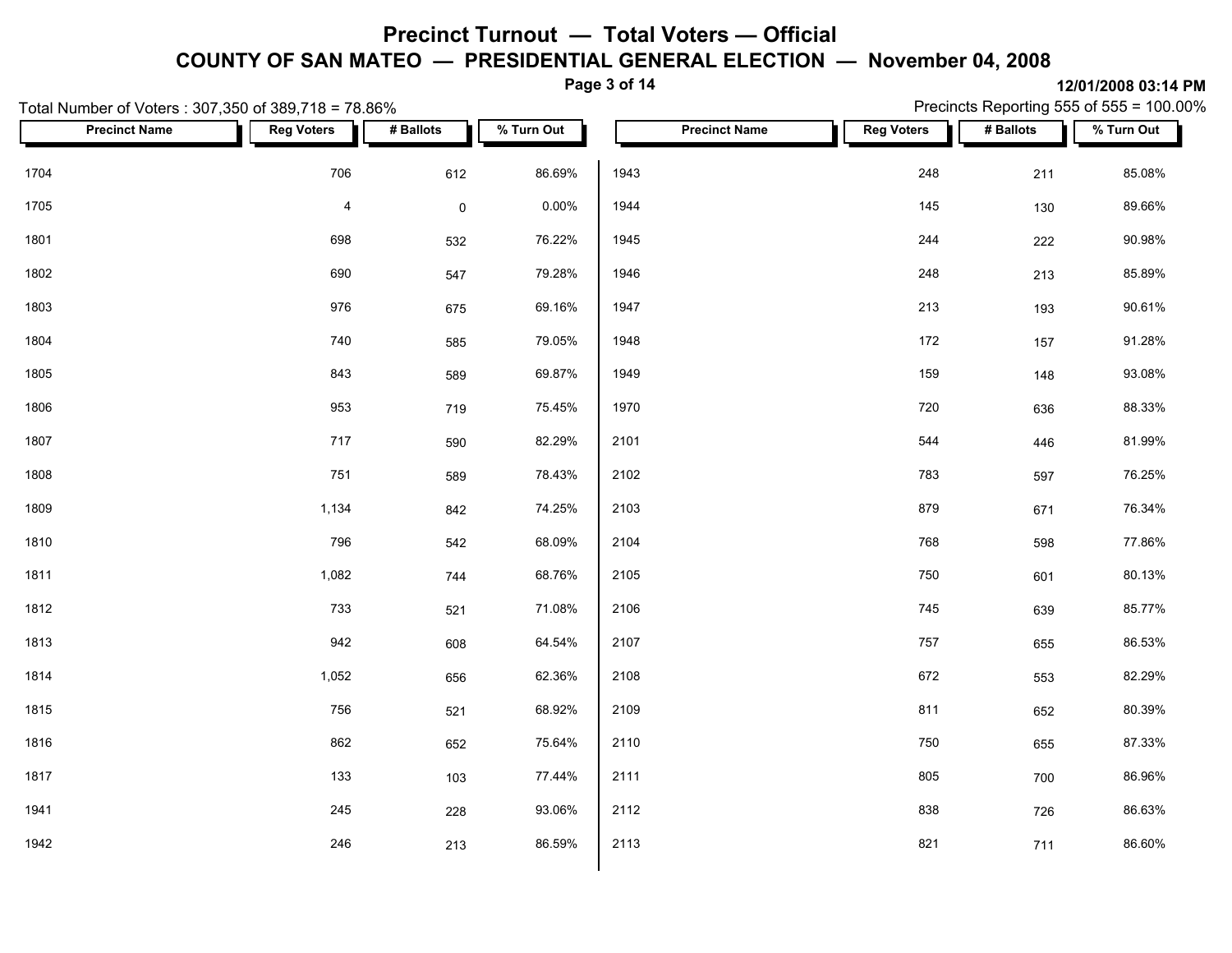**Page 4 of 14**

|      | Total Number of Voters: 307,350 of 389,718 = 78.86% |                   |           |            |      |                      |                   | Precincts Reporting 555 of 555 = 100.00% |            |  |  |
|------|-----------------------------------------------------|-------------------|-----------|------------|------|----------------------|-------------------|------------------------------------------|------------|--|--|
|      | <b>Precinct Name</b>                                | <b>Reg Voters</b> | # Ballots | % Turn Out |      | <b>Precinct Name</b> | <b>Reg Voters</b> | # Ballots                                | % Turn Out |  |  |
| 2114 |                                                     | 836               | 722       | 86.36%     | 2215 |                      | 1,054             | 890                                      | 84.44%     |  |  |
| 2115 |                                                     | 1,083             | 932       | 86.06%     | 2217 |                      | 752               | 577                                      | 76.73%     |  |  |
| 2117 |                                                     | 1,167             | 921       | 78.92%     | 2218 |                      | 1,030             | 805                                      | 78.16%     |  |  |
| 2118 |                                                     | 245               | 187       | 76.33%     | 2219 |                      | 211               | 188                                      | 89.10%     |  |  |
| 2119 |                                                     | 747               | 582       | 77.91%     | 2221 |                      | 781               | 615                                      | 78.75%     |  |  |
| 2120 |                                                     | 790               | 691       | 87.47%     | 2222 |                      | 966               | 810                                      | 83.85%     |  |  |
| 2121 |                                                     | 159               | 147       | 92.45%     | 2223 |                      | 897               | 692                                      | 77.15%     |  |  |
| 2122 |                                                     | 176               | 153       | 86.93%     | 2224 |                      | 960               | 762                                      | 79.38%     |  |  |
| 2201 |                                                     | 651               | 516       | 79.26%     | 2225 |                      | 178               | 144                                      | 80.90%     |  |  |
| 2202 |                                                     | 723               | 574       | 79.39%     | 2504 |                      | $\pmb{0}$         | $\mathsf{O}\xspace$                      | $0.00\%$   |  |  |
| 2203 |                                                     | 749               | 621       | 82.91%     | 2505 |                      | $\pmb{0}$         | $\mathsf{O}\xspace$                      | $0.00\%$   |  |  |
| 2204 |                                                     | 651               | 518       | 79.57%     | 2506 |                      | $\pmb{0}$         | $\mathsf{O}\xspace$                      | 0.00%      |  |  |
| 2205 |                                                     | 765               | 566       | 73.99%     | 2601 |                      | 1,030             | 787                                      | 76.41%     |  |  |
| 2206 |                                                     | 691               | 556       | 80.46%     | 2602 |                      | 979               | 774                                      | 79.06%     |  |  |
| 2207 |                                                     | 1,081             | 875       | 80.94%     | 2603 |                      | 955               | 717                                      | 75.08%     |  |  |
| 2208 |                                                     | 845               | 699       | 82.72%     | 2604 |                      | 989               | 752                                      | 76.04%     |  |  |
| 2210 |                                                     | 1,046             | 828       | 79.16%     | 2605 |                      | 1,249             | 972                                      | 77.82%     |  |  |
| 2211 |                                                     | 694               | 582       | 83.86%     | 2607 |                      | 881               | 724                                      | 82.18%     |  |  |
| 2212 |                                                     | 640               | 494       | 77.19%     | 2608 |                      | 933               | 720                                      | 77.17%     |  |  |
| 2213 |                                                     | 624               | 512       | 82.05%     | 2609 |                      | 889               | 738                                      | 83.01%     |  |  |
| 2214 |                                                     | 1,111             | 946       | 85.15%     | 2610 |                      | 1,049             | 886                                      | 84.46%     |  |  |
|      |                                                     |                   |           |            |      |                      |                   |                                          |            |  |  |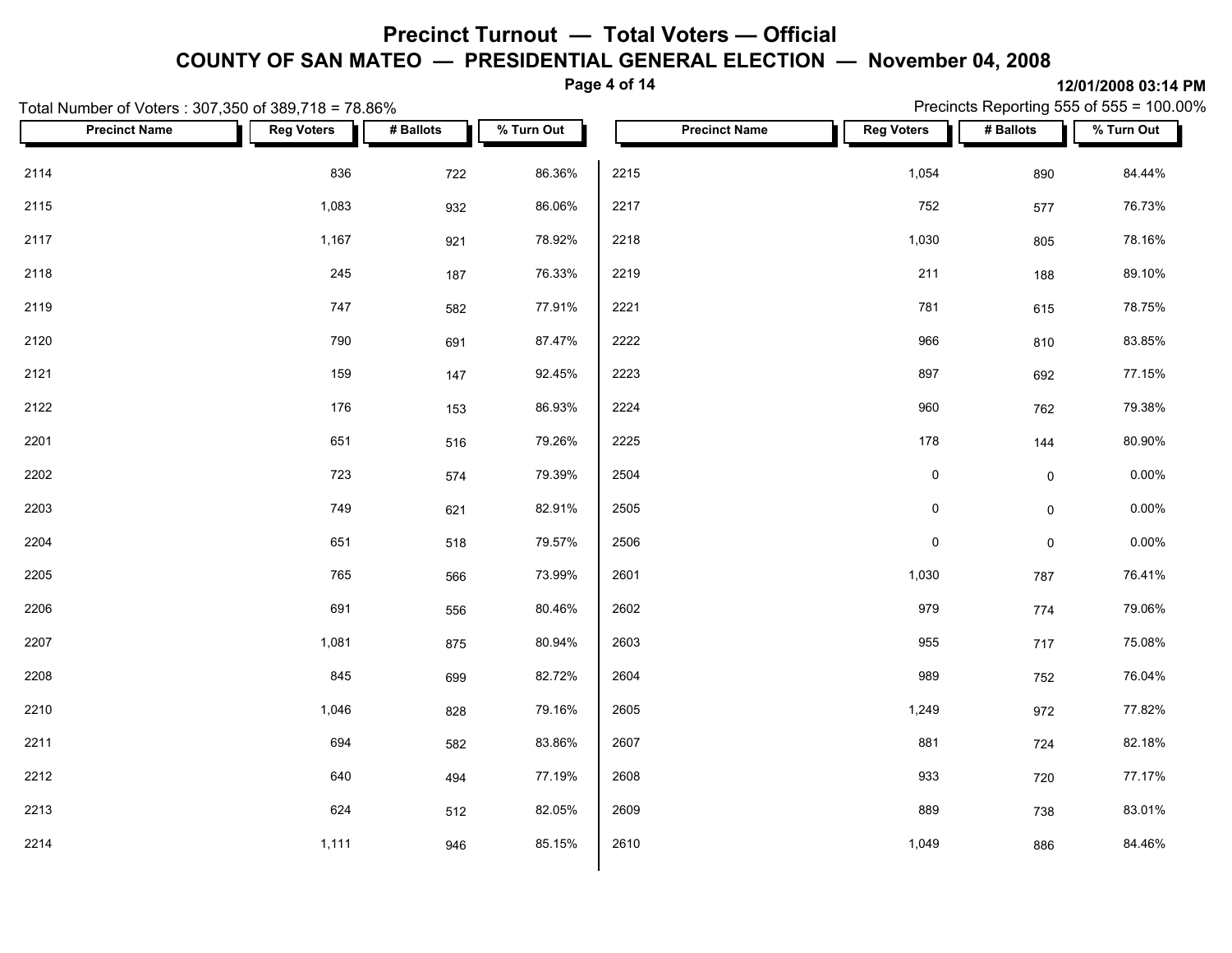**Page 5 of 14**

|      | Total Number of Voters: 307,350 of 389,718 = 78.86% |                   |           |            |      |                      | Precincts Reporting 555 of 555 = 100.00% |           |            |  |
|------|-----------------------------------------------------|-------------------|-----------|------------|------|----------------------|------------------------------------------|-----------|------------|--|
|      | <b>Precinct Name</b>                                | <b>Reg Voters</b> | # Ballots | % Turn Out |      | <b>Precinct Name</b> | <b>Reg Voters</b>                        | # Ballots | % Turn Out |  |
| 2611 |                                                     | 872               | 686       | 78.67%     | 2634 |                      | 883                                      | 718       | 81.31%     |  |
| 2612 |                                                     | 804               | 532       | 66.17%     | 2636 |                      | 1,085                                    | 899       | 82.86%     |  |
| 2613 |                                                     | 707               | 540       | 76.38%     | 2637 |                      | 705                                      | 583       | 82.70%     |  |
| 2614 |                                                     | 1,173             | 929       | 79.20%     | 2638 |                      | 955                                      | 818       | 85.65%     |  |
| 2615 |                                                     | 203               | 167       | 82.27%     | 2639 |                      | 904                                      | 796       | 88.05%     |  |
| 2616 |                                                     | 243               | 196       | 80.66%     | 2643 |                      | 907                                      | 719       | 79.27%     |  |
| 2617 |                                                     | 989               | 810       | 81.90%     | 2644 |                      | 836                                      | 702       | 83.97%     |  |
| 2618 |                                                     | 277               | 223       | 80.51%     | 2646 |                      | 673                                      | 590       | 87.67%     |  |
| 2619 |                                                     | 1,073             | 904       | 84.25%     | 2647 |                      | 642                                      | 542       | 84.42%     |  |
| 2620 |                                                     | 792               | 621       | 78.41%     | 2648 |                      | 1,352                                    | 1,143     | 84.54%     |  |
| 2621 |                                                     | 1,022             | 814       | 79.65%     | 2650 |                      | 626                                      | 554       | 88.50%     |  |
| 2622 |                                                     | 1,216             | 983       | 80.84%     | 2651 |                      | 868                                      | 740       | 85.25%     |  |
| 2624 |                                                     | 699               | 591       | 84.55%     | 2652 |                      | 855                                      | 706       | 82.57%     |  |
| 2625 |                                                     | 1,149             | 940       | 81.81%     | 2653 |                      | 839                                      | 649       | 77.35%     |  |
| 2627 |                                                     | 709               | 548       | 77.29%     | 2654 |                      | 496                                      | 394       | 79.44%     |  |
| 2628 |                                                     | 968               | 763       | 78.82%     | 2655 |                      | 680                                      | 519       | 76.32%     |  |
| 2629 |                                                     | 799               | 552       | 69.09%     | 2656 |                      | 727                                      | 604       | 83.08%     |  |
| 2630 |                                                     | 604               | 457       | 75.66%     | 2657 |                      | 608                                      | 527       | 86.68%     |  |
| 2631 |                                                     | 132               | 105       | 79.55%     | 2658 |                      | 846                                      | 724       | 85.58%     |  |
| 2632 |                                                     | 1,086             | 908       | 83.61%     | 2659 |                      | 588                                      | 485       | 82.48%     |  |
| 2633 |                                                     | 741               | 587       | 79.22%     | 2660 |                      | 860                                      | 752       | 87.44%     |  |
|      |                                                     |                   |           |            |      |                      |                                          |           |            |  |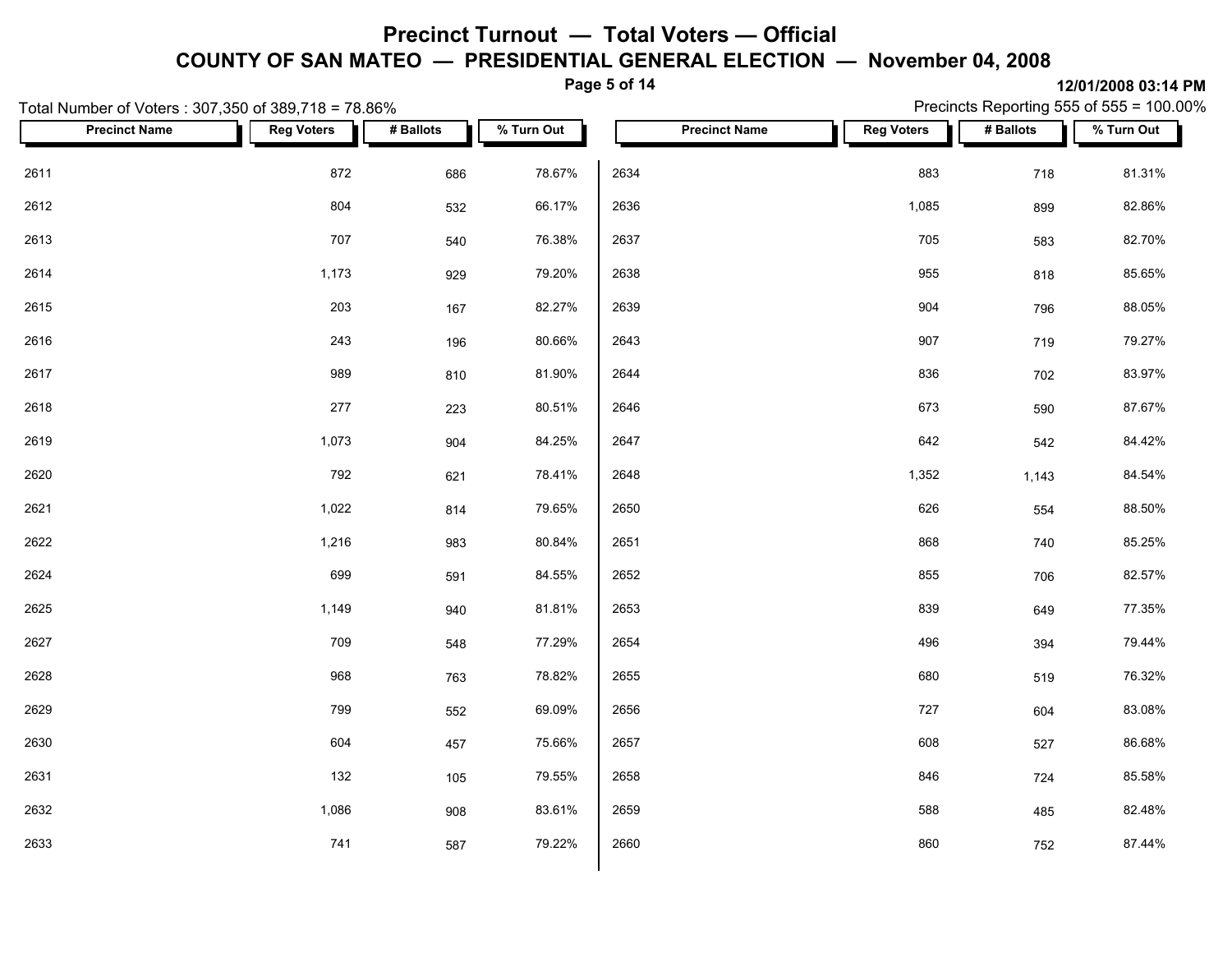**Page 6 of 14**

|      | Total Number of Voters: 307,350 of 389,718 = 78.86% |                   |                     |            |      |                      | Precincts Reporting 555 of 555 = 100.00% |                     |            |  |
|------|-----------------------------------------------------|-------------------|---------------------|------------|------|----------------------|------------------------------------------|---------------------|------------|--|
|      | <b>Precinct Name</b>                                | <b>Reg Voters</b> | # Ballots           | % Turn Out |      | <b>Precinct Name</b> | <b>Reg Voters</b>                        | # Ballots           | % Turn Out |  |
| 2661 |                                                     | 797               | 683                 | 85.70%     | 3121 |                      | 906                                      | 761                 | 84.00%     |  |
| 2662 |                                                     | 796               | 690                 | 86.68%     | 3201 |                      | 51                                       | 37                  | 72.55%     |  |
| 2663 |                                                     | 766               | 627                 | 81.85%     | 3202 |                      | 544                                      | 478                 | 87.87%     |  |
| 2664 |                                                     | 907               | 745                 | 82.14%     | 3203 |                      | 16                                       | 15                  | 93.75%     |  |
| 2665 |                                                     | 741               | 614                 | 82.86%     | 3210 |                      | $\boldsymbol{7}$                         | $\overline{7}$      | 100.00%    |  |
| 2666 |                                                     | 896               | 752                 | 83.93%     | 3211 |                      | $\mathbf 5$                              | $5\overline{)}$     | 100.00%    |  |
| 2667 |                                                     | 540               | 466                 | 86.30%     | 3212 |                      | 25                                       | 23                  | 92.00%     |  |
| 2668 |                                                     | 539               | 464                 | 86.09%     | 3213 |                      | $\pmb{0}$                                | $\mathsf{O}\xspace$ | 0.00%      |  |
| 2669 |                                                     | 611               | 522                 | 85.43%     | 3301 |                      | 1,016                                    | 789                 | 77.66%     |  |
| 2670 |                                                     | 236               | 185                 | 78.39%     | 3303 |                      | 769                                      | 633                 | 82.31%     |  |
| 2673 |                                                     | $\pmb{0}$         | $\mathsf{O}\xspace$ | 0.00%      | 3304 |                      | 744                                      | 643                 | 86.42%     |  |
| 2701 |                                                     | $\mathsf{O}$      | $\mathsf{O}\xspace$ | 0.00%      | 3305 |                      | 677                                      | 570                 | 84.19%     |  |
| 3001 |                                                     | 608               | 510                 | 83.88%     | 3306 |                      | 824                                      | 717                 | 87.01%     |  |
| 3002 |                                                     | 1,276             | 1,061               | 83.15%     | 3310 |                      | 772                                      | 636                 | 82.38%     |  |
| 3004 |                                                     | 213               | 186                 | 87.32%     | 3311 |                      | 839                                      | 700                 | 83.43%     |  |
| 3005 |                                                     | 954               | 793                 | 83.12%     | 3312 |                      | 780                                      | 603                 | 77.31%     |  |
| 3006 |                                                     | 568               | 470                 | 82.75%     | 3313 |                      | 773                                      | 678                 | 87.71%     |  |
| 3007 |                                                     | 558               | 478                 | 85.66%     | 3314 |                      | 616                                      | 490                 | 79.55%     |  |
| 3008 |                                                     | 1,110             | 738                 | 66.49%     | 3320 |                      | 802                                      | 648                 | 80.80%     |  |
| 3009 |                                                     | 194               | 165                 | 85.05%     | 3321 |                      | 833                                      | 661                 | 79.35%     |  |
| 3020 |                                                     | 598               | 493                 | 82.44%     | 3322 |                      | 850                                      | 672                 | 79.06%     |  |
|      |                                                     |                   |                     |            |      |                      |                                          |                     |            |  |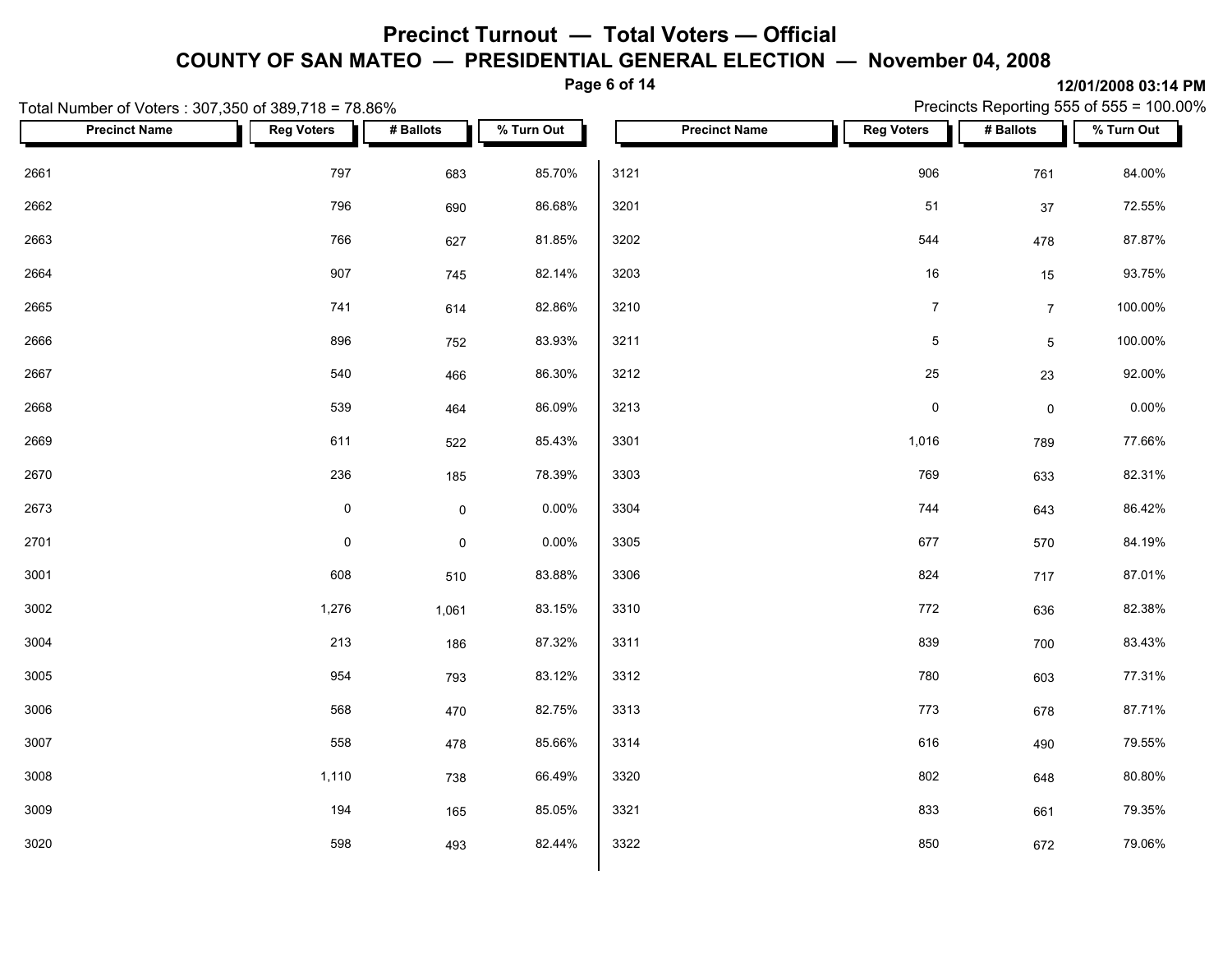**Page 7 of 14**

|      | Total Number of Voters: 307,350 of 389,718 = 78.86% |                   |                |            |      |                      | Precincts Reporting 555 of 555 = 100.00% |           |            |
|------|-----------------------------------------------------|-------------------|----------------|------------|------|----------------------|------------------------------------------|-----------|------------|
|      | <b>Precinct Name</b>                                | <b>Reg Voters</b> | # Ballots      | % Turn Out |      | <b>Precinct Name</b> | <b>Reg Voters</b>                        | # Ballots | % Turn Out |
| 3323 |                                                     | 1,056             | 844            | 79.92%     | 3401 |                      | 1,073                                    | 891       | 83.04%     |
| 3324 |                                                     | 1,021             | 837            | 81.98%     | 3402 |                      | 969                                      | 802       | 82.77%     |
| 3325 |                                                     | 931               | 745            | 80.02%     | 3403 |                      | 216                                      | 181       | 83.80%     |
| 3326 |                                                     | 1,034             | 837            | 80.95%     | 3404 |                      | 238                                      | 204       | 85.71%     |
| 3327 |                                                     | 574               | 483            | 84.15%     | 3405 |                      | 154                                      | 142       | 92.21%     |
| 3330 |                                                     | 42                | 35             | 83.33%     | 3410 |                      | 704                                      | 594       | 84.38%     |
| 3331 |                                                     | 284               | 236            | 83.10%     | 3411 |                      | 677                                      | 585       | 86.41%     |
| 3340 |                                                     | 641               | 529            | 82.53%     | 3420 |                      | 542                                      | 458       | 84.50%     |
| 3341 |                                                     | 550               | 446            | 81.09%     | 3421 |                      | 21                                       | 20        | 95.24%     |
| 3350 |                                                     | 869               | 693            | 79.75%     | 3501 |                      | 1,146                                    | 881       | 76.88%     |
| 3360 |                                                     | 188               | 143            | 76.06%     | 3502 |                      | 1,119                                    | 837       | 74.80%     |
| 3361 |                                                     | 107               | 90             | 84.11%     | 3503 |                      | 924                                      | 730       | 79.00%     |
| 3370 |                                                     | 506               | 428            | 84.58%     | 3504 |                      | 755                                      | 590       | 78.15%     |
| 3371 |                                                     | 139               | 120            | 86.33%     | 3505 |                      | 1,125                                    | 760       | 67.56%     |
| 3372 |                                                     | 97                | 82             | 84.54%     | 3506 |                      | 114                                      | 91        | 79.82%     |
| 3373 |                                                     | 11                | $9\,$          | 81.82%     | 3507 |                      | 563                                      | 466       | 82.77%     |
| 3374 |                                                     | $\overline{5}$    | $\overline{4}$ | 80.00%     | 3508 |                      | 916                                      | 756       | 82.53%     |
| 3375 |                                                     | 14                | 12             | 85.71%     | 3509 |                      | 912                                      | 733       | 80.37%     |
| 3376 |                                                     | 210               | 186            | 88.57%     | 3510 |                      | 658                                      | 551       | 83.74%     |
| 3377 |                                                     | $27\,$            | 24             | 88.89%     | 3511 |                      | 614                                      | 474       | 77.20%     |
| 3380 |                                                     | 74                | 61             | 82.43%     | 3512 |                      | 628                                      | 501       | 79.78%     |
|      |                                                     |                   |                |            |      |                      |                                          |           |            |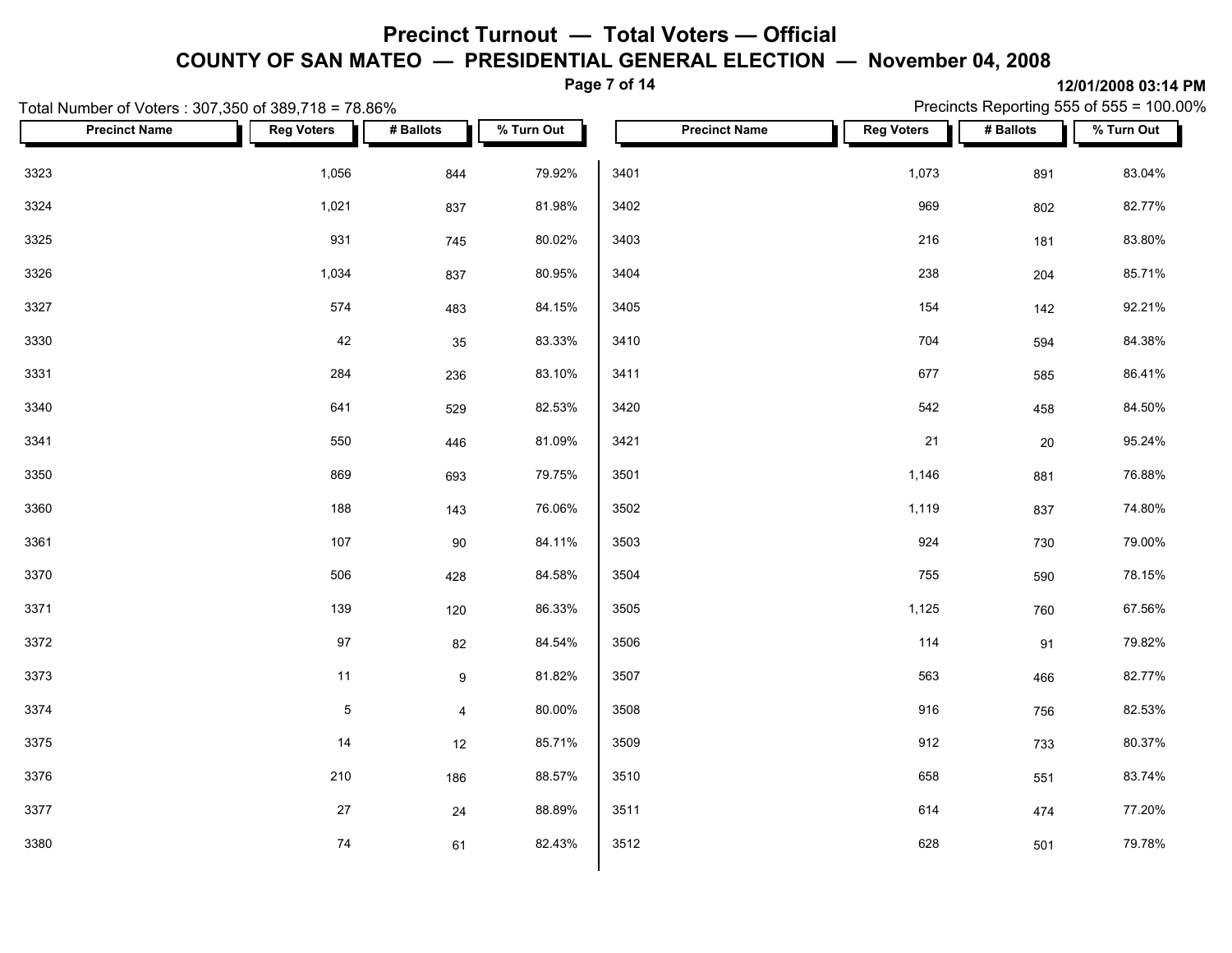**Page 8 of 14**

| Total Number of Voters: 307,350 of 389,718 = 78.86% |                   |           |            | Precincts Reporting 555 of 555 = 100.00% |                   |                     |            |  |  |  |
|-----------------------------------------------------|-------------------|-----------|------------|------------------------------------------|-------------------|---------------------|------------|--|--|--|
| <b>Precinct Name</b>                                | <b>Reg Voters</b> | # Ballots | % Turn Out | <b>Precinct Name</b>                     | <b>Reg Voters</b> | # Ballots           | % Turn Out |  |  |  |
| 3513                                                | 719               | 621       | 86.37%     | 3540                                     | 20                | 20                  | 100.00%    |  |  |  |
| 3514                                                | 543               | 446       | 82.14%     | 3541                                     | $\pmb{0}$         | $\mathsf{O}\xspace$ | $0.00\%$   |  |  |  |
| 3515                                                | 989               | 853       | 86.25%     | 3542                                     | $\pmb{0}$         | $\mathbf 0$         | 0.00%      |  |  |  |
| 3516                                                | 226               | 202       | 89.38%     | 3601                                     | 695               | 580                 | 83.45%     |  |  |  |
| 3517                                                | 556               | 480       | 86.33%     | 3602                                     | 689               | 598                 | 86.79%     |  |  |  |
| 3518                                                | 892               | 758       | 84.98%     | 3603                                     | 698               | 585                 | 83.81%     |  |  |  |
| 3519                                                | 690               | 587       | 85.07%     | 3604                                     | 721               | 628                 | 87.10%     |  |  |  |
| 3520                                                | 853               | 719       | 84.29%     | 3605                                     | 1,024             | 878                 | 85.74%     |  |  |  |
| 3521                                                | 643               | 526       | 81.80%     | 3607                                     | 1,078             | 847                 | 78.57%     |  |  |  |
| 3522                                                | 1,014             | 831       | 81.95%     | 3608                                     | 919               | 730                 | 79.43%     |  |  |  |
| 3523                                                | 646               | 570       | 88.24%     | 3609                                     | 857               | 722                 | 84.25%     |  |  |  |
| 3524                                                | 755               | 651       | 86.23%     | 3610                                     | 750               | 651                 | 86.80%     |  |  |  |
| 3525                                                | 690               | 588       | 85.22%     | 3611                                     | 775               | 628                 | 81.03%     |  |  |  |
| 3526                                                | 838               | 726       | 86.63%     | 3612                                     | 866               | 699                 | 80.72%     |  |  |  |
| 3527                                                | 654               | 543       | 83.03%     | 3613                                     | 811               | 690                 | 85.08%     |  |  |  |
| 3528                                                | 821               | 706       | 85.99%     | 3614                                     | 750               | 668                 | 89.07%     |  |  |  |
| 3529                                                | 810               | 650       | 80.25%     | 3615                                     | 729               | 623                 | 85.46%     |  |  |  |
| 3530                                                | 969               | 805       | 83.08%     | 3616                                     | 713               | 643                 | 90.18%     |  |  |  |
| 3531                                                | 814               | 692       | 85.01%     | 3617                                     | 696               | 608                 | 87.36%     |  |  |  |
| 3532                                                | 259               | 224       | 86.49%     | 3618                                     | 769               | 675                 | 87.78%     |  |  |  |
| 3533                                                | 184               | 152       | 82.61%     | 3619                                     | 629               | 555                 | 88.24%     |  |  |  |
|                                                     |                   |           |            |                                          |                   |                     |            |  |  |  |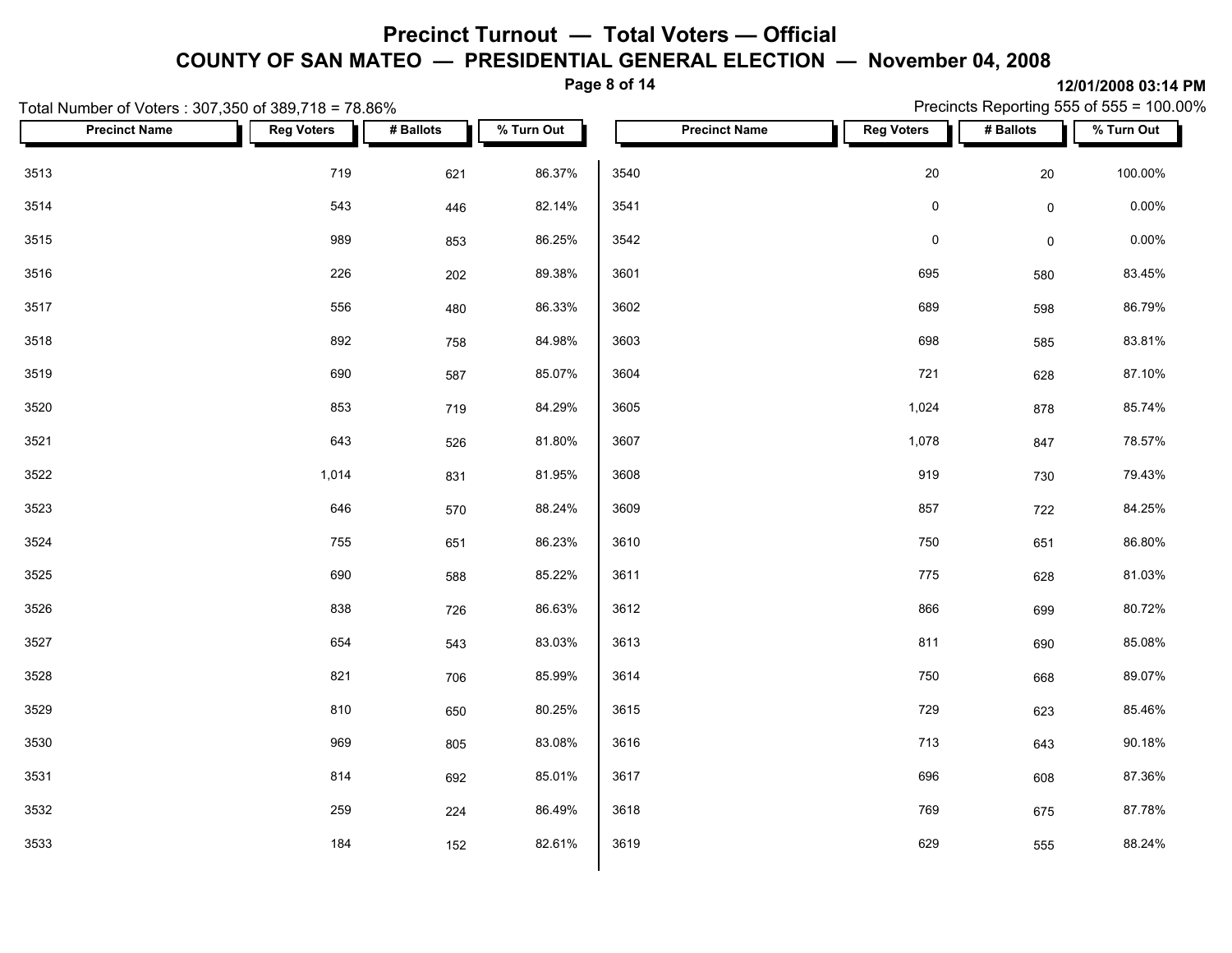**Page 9 of 14**

|      | Total Number of Voters: 307,350 of 389,718 = 78.86% |                   |                |            |      | Precincts Reporting 555 of 555 = 100.00% |                   |           |            |  |
|------|-----------------------------------------------------|-------------------|----------------|------------|------|------------------------------------------|-------------------|-----------|------------|--|
|      | <b>Precinct Name</b>                                | <b>Reg Voters</b> | # Ballots      | % Turn Out |      | <b>Precinct Name</b>                     | <b>Reg Voters</b> | # Ballots | % Turn Out |  |
| 3620 |                                                     | 686               | 604            | 88.05%     | 3741 |                                          | 909               | 761       | 83.72%     |  |
| 3621 |                                                     | 669               | 568            | 84.90%     | 3742 |                                          | 921               | 734       | 79.70%     |  |
| 3622 |                                                     | 836               | 718            | 85.89%     | 3743 |                                          | 726               | 614       | 84.57%     |  |
| 3623 |                                                     | 646               | 541            | 83.75%     | 3744 |                                          | 1,115             | 871       | 78.12%     |  |
| 3624 |                                                     | 718               | 627            | 87.33%     | 3745 |                                          | 1,097             | 881       | 80.31%     |  |
| 3625 |                                                     | 718               | 600            | 83.57%     | 3746 |                                          | 1,415             | 1,158     | 81.84%     |  |
| 3626 |                                                     | 952               | 790            | 82.98%     | 3801 |                                          | 400               | 347       | 86.75%     |  |
| 3627 |                                                     | 114               | 103            | 90.35%     | 3802 |                                          | 960               | 824       | 85.83%     |  |
| 3629 |                                                     | $\,6\,$           | $\,6\,$        | 100.00%    | 3803 |                                          | 217               | 175       | 80.65%     |  |
| 3630 |                                                     | 11                | 8              | 72.73%     | 3804 |                                          | 1,021             | 857       | 83.94%     |  |
| 3701 |                                                     | 944               | 806            | 85.38%     | 3806 |                                          | 678               | 583       | 85.99%     |  |
| 3702 |                                                     | 1,086             | 918            | 84.53%     | 3807 |                                          | 75                | 69        | 92.00%     |  |
| 3703 |                                                     | 1,028             | 878            | 85.41%     | 3808 |                                          | 583               | 469       | 80.45%     |  |
| 3704 |                                                     | $20\,$            | 18             | 90.00%     | 3810 |                                          | 154               | 120       | 77.92%     |  |
| 3705 |                                                     | $\bf 8$           | $\overline{7}$ | 87.50%     | 3901 |                                          | 616               | 543       | 88.15%     |  |
| 3710 |                                                     | 776               | 634            | 81.70%     | 3902 |                                          | 576               | 506       | 87.85%     |  |
| 3711 |                                                     | $\mathbf{3}$      | $\overline{2}$ | 66.67%     | 3903 |                                          | 1,028             | 914       | 88.91%     |  |
| 3720 |                                                     | 838               | 688            | 82.10%     | 3905 |                                          | 1,165             | 1,019     | 87.47%     |  |
| 3721 |                                                     | 830               | 693            | 83.49%     | 4001 |                                          | 717               | 439       | 61.23%     |  |
| 3722 |                                                     | 728               | 605            | 83.10%     | 4002 |                                          | 714               | 441       | 61.76%     |  |
| 3740 |                                                     | 774               | 642            | 82.95%     | 4003 |                                          | 975               | 583       | 59.79%     |  |
|      |                                                     |                   |                |            |      |                                          |                   |           |            |  |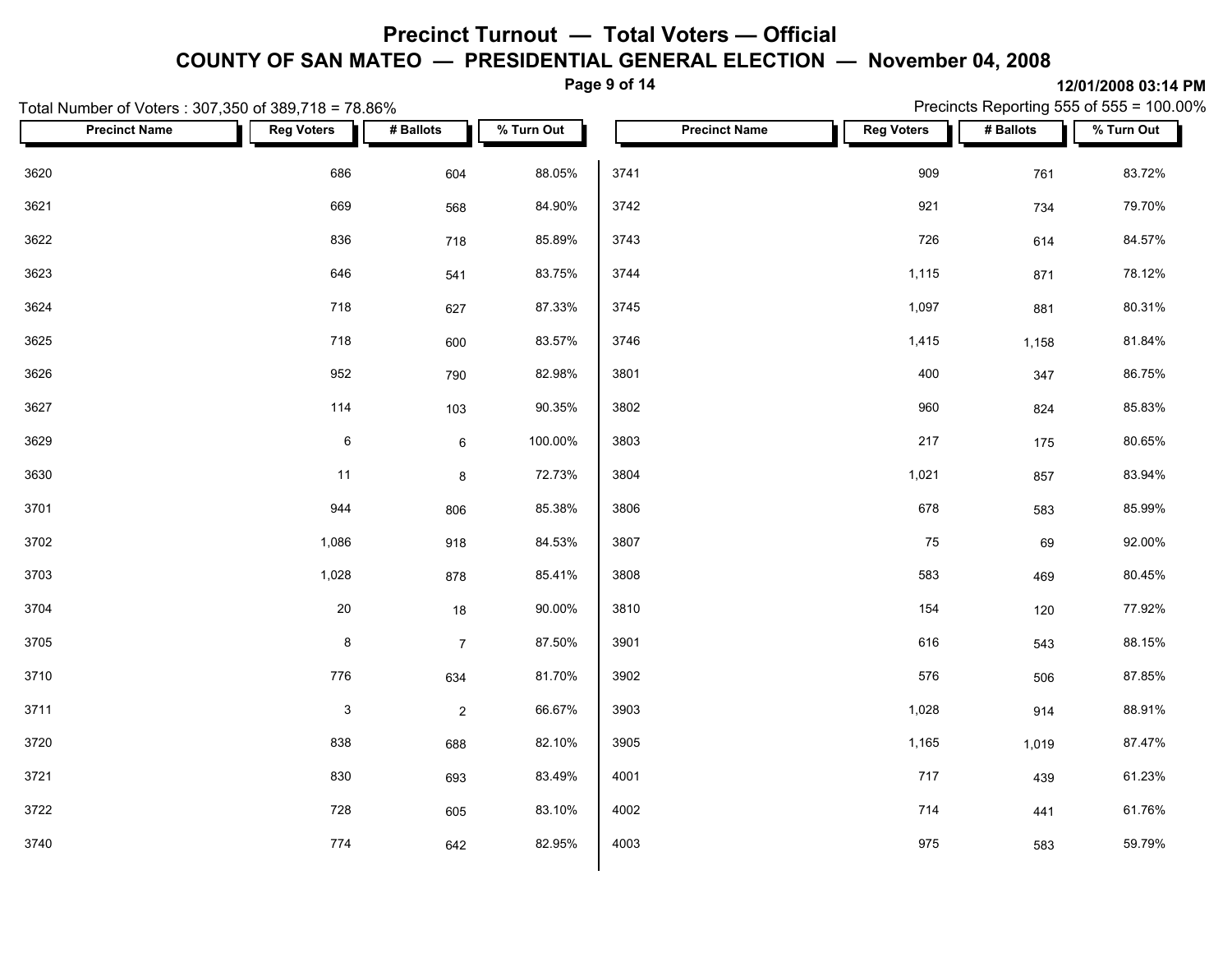**Page 10 of 14**

|      | Total Number of Voters: 307,350 of 389,718 = 78.86% |                   |             |            |      |                      |  | Precincts Reporting 555 of 555 = 100.00% |           |            |  |
|------|-----------------------------------------------------|-------------------|-------------|------------|------|----------------------|--|------------------------------------------|-----------|------------|--|
|      | <b>Precinct Name</b>                                | <b>Reg Voters</b> | # Ballots   | % Turn Out |      | <b>Precinct Name</b> |  | <b>Reg Voters</b>                        | # Ballots | % Turn Out |  |
| 4004 |                                                     | 984               | 633         | 64.33%     | 4413 |                      |  | 1,128                                    | 905       | 80.23%     |  |
| 4005 |                                                     | 807               | 464         | 57.50%     | 4414 |                      |  | 752                                      | 517       | 68.75%     |  |
| 4006 |                                                     | 1,060             | 658         | 62.08%     | 4415 |                      |  | 762                                      | 566       | 74.28%     |  |
| 4007 |                                                     | 1,079             | 705         | 65.34%     | 4416 |                      |  | 759                                      | 590       | 77.73%     |  |
| 4008 |                                                     | 1,033             | 643         | 62.25%     | 4417 |                      |  | 776                                      | 539       | 69.46%     |  |
| 4009 |                                                     | 805               | 518         | 64.35%     | 4418 |                      |  | 852                                      | 575       | 67.49%     |  |
| 4010 |                                                     | 812               | 430         | 52.96%     | 4419 |                      |  | 804                                      | 643       | 79.98%     |  |
| 4011 |                                                     | 1,048             | 582         | 55.53%     | 4420 |                      |  | 864                                      | 740       | 85.65%     |  |
| 4013 |                                                     | $\pmb{0}$         | $\mathbf 0$ | 0.00%      | 4421 |                      |  | 844                                      | 715       | 84.72%     |  |
| 4401 |                                                     | 827               | 689         | 83.31%     | 4422 |                      |  | 613                                      | 521       | 84.99%     |  |
| 4402 |                                                     | 739               | 587         | 79.43%     | 4423 |                      |  | 683                                      | 576       | 84.33%     |  |
| 4403 |                                                     | 827               | 533         | 64.45%     | 4424 |                      |  | 687                                      | 603       | 87.77%     |  |
| 4404 |                                                     | 624               | 418         | 66.99%     | 4425 |                      |  | 689                                      | 586       | 85.05%     |  |
| 4405 |                                                     | 746               | 485         | 65.01%     | 4426 |                      |  | 771                                      | 670       | 86.90%     |  |
| 4406 |                                                     | 214               | 87          | 40.65%     | 4427 |                      |  | 782                                      | 576       | 73.66%     |  |
| 4407 |                                                     | 647               | 504         | 77.90%     | 4428 |                      |  | 689                                      | 607       | 88.10%     |  |
| 4408 |                                                     | 799               | 651         | 81.48%     | 4429 |                      |  | 35                                       | 30        | 85.71%     |  |
| 4409 |                                                     | 697               | 582         | 83.50%     | 4430 |                      |  | 70                                       | 61        | 87.14%     |  |
| 4410 |                                                     | 692               | 484         | 69.94%     | 4501 |                      |  | 889                                      | 559       | 62.88%     |  |
| 4411 |                                                     | 972               | 812         | 83.54%     | 4502 |                      |  | 733                                      | 578       | 78.85%     |  |
| 4412 |                                                     | 236               | 203         | 86.02%     | 4503 |                      |  | 507                                      | 416       | 82.05%     |  |
|      |                                                     |                   |             |            |      |                      |  |                                          |           |            |  |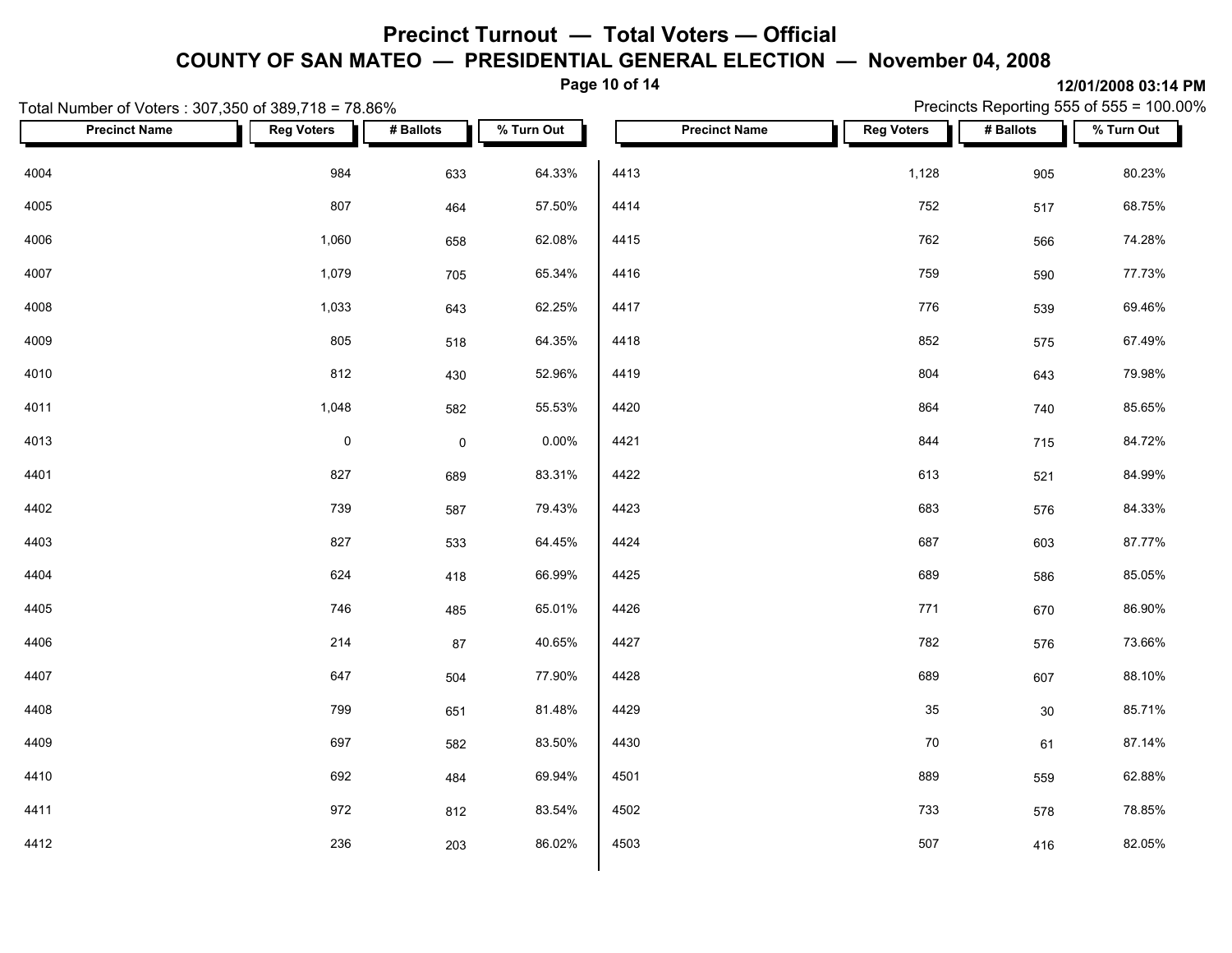**Page 11 of 14**

Precincts Reporting 555 of 555 = 100.00%

|      | Total Number of Voters: 307,350 of 389,718 = 78.86% |                   |           |            |      |                      | Precincts Reporting 555 of 555 = 100.00% |           |            |  |  |
|------|-----------------------------------------------------|-------------------|-----------|------------|------|----------------------|------------------------------------------|-----------|------------|--|--|
|      | <b>Precinct Name</b>                                | <b>Reg Voters</b> | # Ballots | % Turn Out |      | <b>Precinct Name</b> | <b>Reg Voters</b>                        | # Ballots | % Turn Out |  |  |
| 4504 |                                                     | 737               | 604       | 81.95%     | 4619 |                      | 787                                      | 552       | 70.14%     |  |  |
| 4505 |                                                     | 1,013             | 684       | 67.52%     | 4620 |                      | 758                                      | 562       | 74.14%     |  |  |
| 4506 |                                                     | 941               | 618       | 65.67%     | 4621 |                      | 874                                      | 681       | 77.92%     |  |  |
| 4507 |                                                     | 165               | 115       | 69.70%     | 4622 |                      | 690                                      | 506       | 73.33%     |  |  |
| 4601 |                                                     | 1,041             | 778       | 74.74%     | 4623 |                      | 657                                      | 473       | 71.99%     |  |  |
| 4602 |                                                     | 994               | 748       | 75.25%     | 4624 |                      | 703                                      | 508       | 72.26%     |  |  |
| 4603 |                                                     | 548               | 415       | 75.73%     | 4625 |                      | 854                                      | 629       | 73.65%     |  |  |
| 4604 |                                                     | 757               | 513       | 67.77%     | 4626 |                      | 763                                      | 611       | 80.08%     |  |  |
| 4605 |                                                     | 970               | 656       | 67.63%     | 4627 |                      | 835                                      | 688       | 82.40%     |  |  |
| 4606 |                                                     | 926               | 683       | 73.76%     | 4628 |                      | 702                                      | 597       | 85.04%     |  |  |
| 4607 |                                                     | 722               | 606       | 83.93%     | 4629 |                      | 750                                      | 642       | 85.60%     |  |  |
| 4608 |                                                     | 977               | 722       | 73.90%     | 4630 |                      | 816                                      | 655       | 80.27%     |  |  |
| 4609 |                                                     | 1,157             | 891       | 77.01%     | 4631 |                      | 770                                      | 662       | 85.97%     |  |  |
| 4611 |                                                     | 927               | 777       | 83.82%     | 4632 |                      | 799                                      | 667       | 83.48%     |  |  |
| 4612 |                                                     | 970               | 867       | 89.38%     | 4633 |                      | 835                                      | 687       | 82.28%     |  |  |
| 4613 |                                                     | 552               | 475       | 86.05%     | 4634 |                      | 798                                      | 678       | 84.96%     |  |  |
| 4614 |                                                     | 712               | 596       | 83.71%     | 4635 |                      | 1,060                                    | 948       | 89.43%     |  |  |
| 4615 |                                                     | 842               | 667       | 79.22%     | 4636 |                      | 222                                      | 192       | 86.49%     |  |  |
| 4616 |                                                     | 840               | 675       | 80.36%     | 4637 |                      | 484                                      | 409       | 84.50%     |  |  |
| 4617 |                                                     | 710               | 575       | 80.99%     | 4638 |                      | 823                                      | 702       | 85.30%     |  |  |
| 4618 |                                                     | 795               | 658       | 82.77%     | 4639 |                      | 799                                      | 704       | 88.11%     |  |  |
|      |                                                     |                   |           |            |      |                      |                                          |           |            |  |  |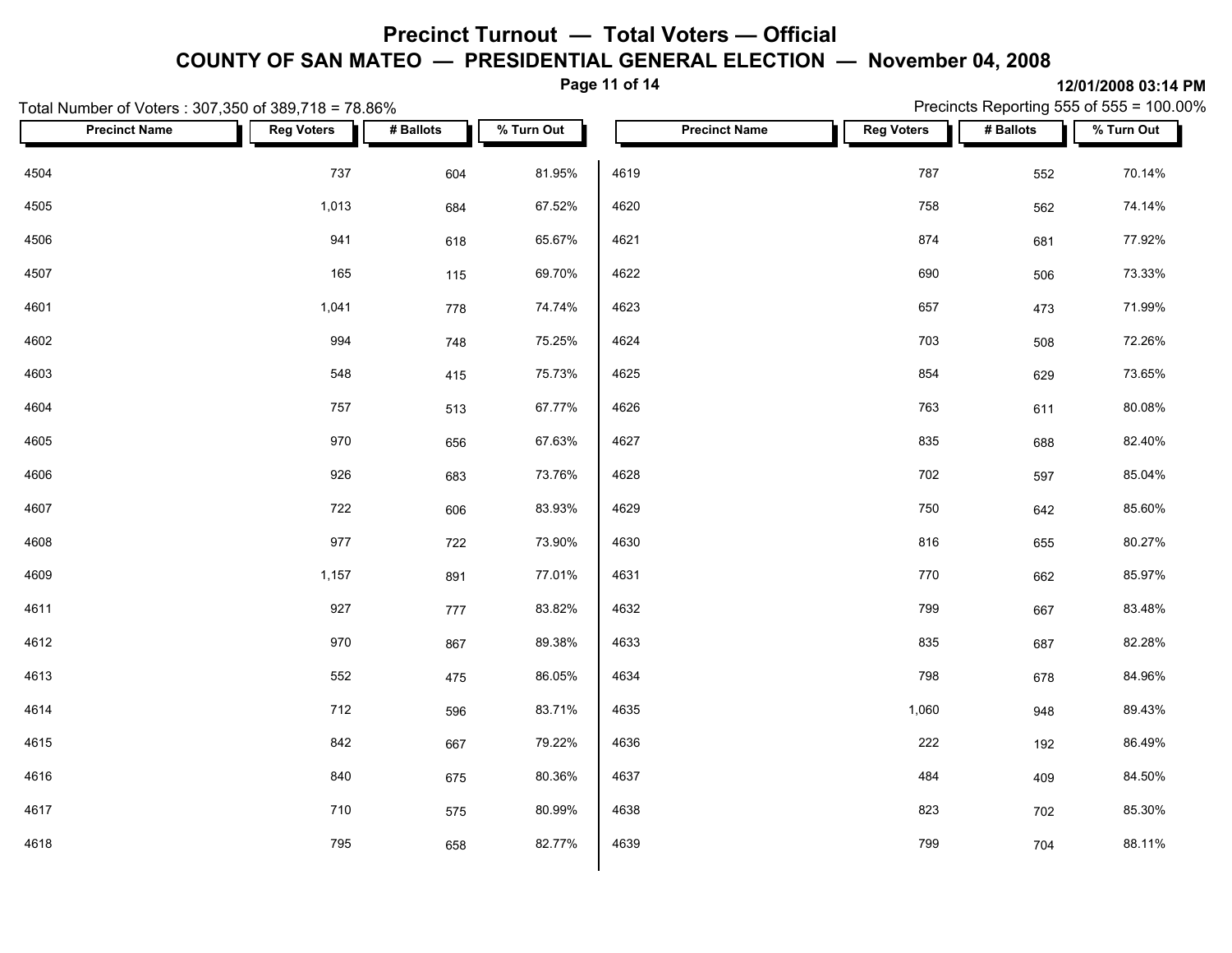**Page 12 of 14**

| Total Number of Voters: 307,350 of 389,718 = 78.86% |                     | Precincts Reporting 555 of 555 = $100.00\%$ |            |                      |                   |           |                               |
|-----------------------------------------------------|---------------------|---------------------------------------------|------------|----------------------|-------------------|-----------|-------------------------------|
| <b>Precinct Name</b>                                | <b>Reg Voters</b>   | # Ballots                                   | % Turn Out | <b>Precinct Name</b> | <b>Reg Voters</b> | # Ballots | $\sqrt{\frac{2}{1}}$ Turn Out |
| 4647                                                | 117                 | 99                                          | 84.62%     | 5606                 | 721               | 474       | 65.74%                        |
| 4648                                                | 600                 | 521                                         | 86.83%     | 5607                 | 1,087             | 646       | 59.43%                        |
| 4649                                                | 208                 | 182                                         | 87.50%     | 5608                 | 953               | 600       | 62.96%                        |
| 4650                                                | 229                 | 180                                         | 78.60%     | 5609                 | 1,030             | 600       | 58.25%                        |
| 4651                                                | 111                 | 70                                          | 63.06%     | 5610                 | 1,107             | 708       | 63.96%                        |
| 4701                                                | 220                 | 198                                         | 90.00%     | 5611                 | 1,060             | 674       | 63.58%                        |
| 4702                                                | 195                 | 171                                         | 87.69%     | 5612                 | 1,078             | 663       | 61.50%                        |
| 4949                                                | $\mathsf{O}\xspace$ | $\mathsf{O}\xspace$                         | $0.00\%$   | 5613                 | 762               | 500       | 65.62%                        |
| 5001                                                | 867                 | 720                                         | 83.04%     | 5614                 | 876               | 686       | 78.31%                        |
| 5002                                                | 940                 | 758                                         | 80.64%     | 5615                 | 1,106             | 742       | 67.09%                        |
| 5003                                                | 821                 | 626                                         | 76.25%     | 5616                 | 727               | 504       | 69.33%                        |
| 5101                                                | 780                 | 582                                         | 74.62%     | 5617                 | 1,149             | 758       | 65.97%                        |
| 5102                                                | 826                 | 647                                         | 78.33%     | 5618                 | 1,158             | 766       | 66.15%                        |
| 5103                                                | 1,190               | 861                                         | 72.35%     | 5619                 | 618               | 440       | 71.20%                        |
| 5201                                                | 92                  | 78                                          | 84.78%     | 5620                 | 685               | 509       | 74.31%                        |
| 5301                                                | 718                 | 530                                         | 73.82%     | 5621                 | 769               | 601       | 78.15%                        |
| 5601                                                | 1,164               | 769                                         | 66.07%     | 5622                 | 743               | 551       | 74.16%                        |
| 5602                                                | 1,215               | 754                                         | 62.06%     | 5623                 | 662               | 477       | 72.05%                        |
| 5603                                                | 624                 | 457                                         | 73.24%     | 5624                 | 716               | 571       | 79.75%                        |
| 5604                                                | 1,088               | 757                                         | 69.58%     | 5625                 | 1,028             | 669       | 65.08%                        |
| 5605                                                | 750                 | 483                                         | 64.40%     | 5627                 | 1,120             | 765       | 68.30%                        |
|                                                     |                     |                                             |            |                      |                   |           |                               |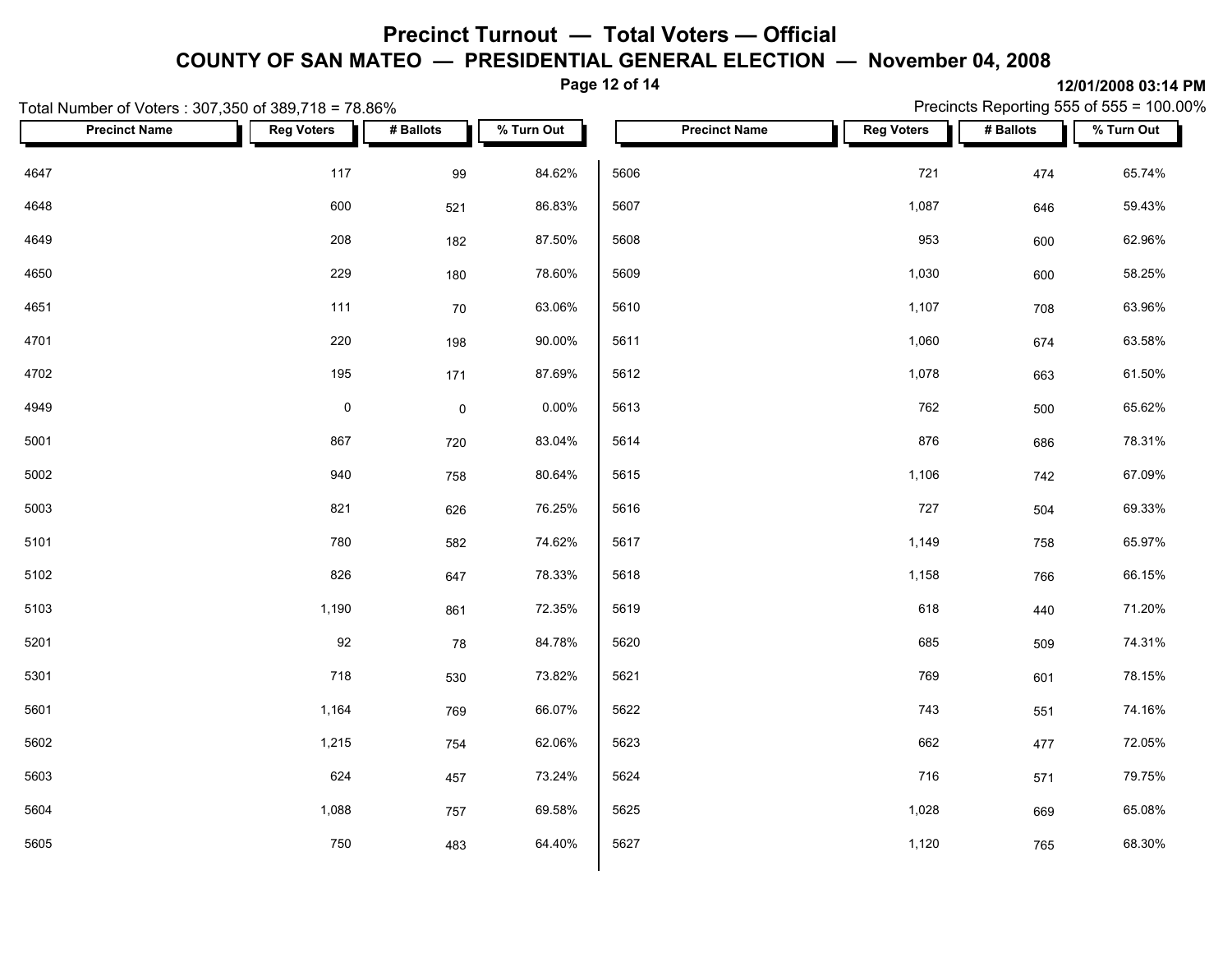**Page 13 of 14**

| . - ച-<br>.<br>Total Number of Voters: 307,350 of 389,718 = 78.86% |                      |                   |           |            |      |                      |                     |             | 14'V 1'AVVV VV. 17 1 111<br>Precincts Reporting 555 of 555 = 100.00% |  |
|--------------------------------------------------------------------|----------------------|-------------------|-----------|------------|------|----------------------|---------------------|-------------|----------------------------------------------------------------------|--|
|                                                                    | <b>Precinct Name</b> | <b>Reg Voters</b> | # Ballots | % Turn Out |      | <b>Precinct Name</b> | <b>Reg Voters</b>   | # Ballots   | $\sqrt{\frac{2}{1}}$ Turn Out                                        |  |
| 5628                                                               |                      | 643               | 412       | 64.07%     | 5649 |                      | 782                 | 574         | 73.40%                                                               |  |
| 5629                                                               |                      | 713               | 492       | 69.00%     | 5650 |                      | 1,022               | 688         | 67.32%                                                               |  |
| 5630                                                               |                      | 885               | 645       | 72.88%     | 5651 |                      | 992                 | 715         | 72.08%                                                               |  |
| 5631                                                               |                      | 752               | 542       | 72.07%     | 5652 |                      | 963                 | 652         | 67.71%                                                               |  |
| 5632                                                               |                      | 815               | 574       | 70.43%     | 5653 |                      | 797                 | 638         | 80.05%                                                               |  |
| 5633                                                               |                      | 640               | 439       | 68.59%     | 5701 |                      | $\mathsf{O}\xspace$ | $\mathbf 0$ | $0.00\%$                                                             |  |
| 5634                                                               |                      | 966               | 670       | 69.36%     | 5817 |                      | 746                 | 553         | 74.13%                                                               |  |
| 5635                                                               |                      | 738               | 488       | 66.12%     | 5818 |                      | 670                 | 540         | 80.60%                                                               |  |
| 5636                                                               |                      | 831               | 564       | 67.87%     | 5819 |                      | 610                 | 499         | 81.80%                                                               |  |
| 5637                                                               |                      | 726               | 495       | 68.18%     | 5820 |                      | 1,092               | 898         | 82.23%                                                               |  |
| 5638                                                               |                      | 924               | 615       | 66.56%     | 5821 |                      | 655                 | 504         | 76.95%                                                               |  |
| 5639                                                               |                      | 758               | 515       | 67.94%     | 5822 |                      | 900                 | 695         | 77.22%                                                               |  |
| 5640                                                               |                      | 850               | 594       | 69.88%     | 5823 |                      | 785                 | 590         | 75.16%                                                               |  |
| 5641                                                               |                      | 793               | 559       | 70.49%     | 5824 |                      | 804                 | 650         | 80.85%                                                               |  |
| 5642                                                               |                      | 573               | 412       | 71.90%     | 5825 |                      | 1,074               | 737         | 68.62%                                                               |  |
| 5643                                                               |                      | 735               | 491       | 66.80%     | 5826 |                      | 949                 | 681         | 71.76%                                                               |  |
| 5644                                                               |                      | 918               | 590       | 64.27%     | 5827 |                      | 827                 | 624         | 75.45%                                                               |  |
| 5645                                                               |                      | 736               | 516       | 70.11%     | 5828 |                      | 797                 | 558         | 70.01%                                                               |  |
| 5646                                                               |                      | 827               | 631       | 76.30%     | 5829 |                      | 715                 | 503         | 70.35%                                                               |  |
| 5647                                                               |                      | 1,000             | 688       | 68.80%     | 5830 |                      | 625                 | 454         | 72.64%                                                               |  |
| 5648                                                               |                      | 926               | 687       | 74.19%     | 5831 |                      | 591                 | 464         | 78.51%                                                               |  |
|                                                                    |                      |                   |           |            |      |                      |                     |             |                                                                      |  |